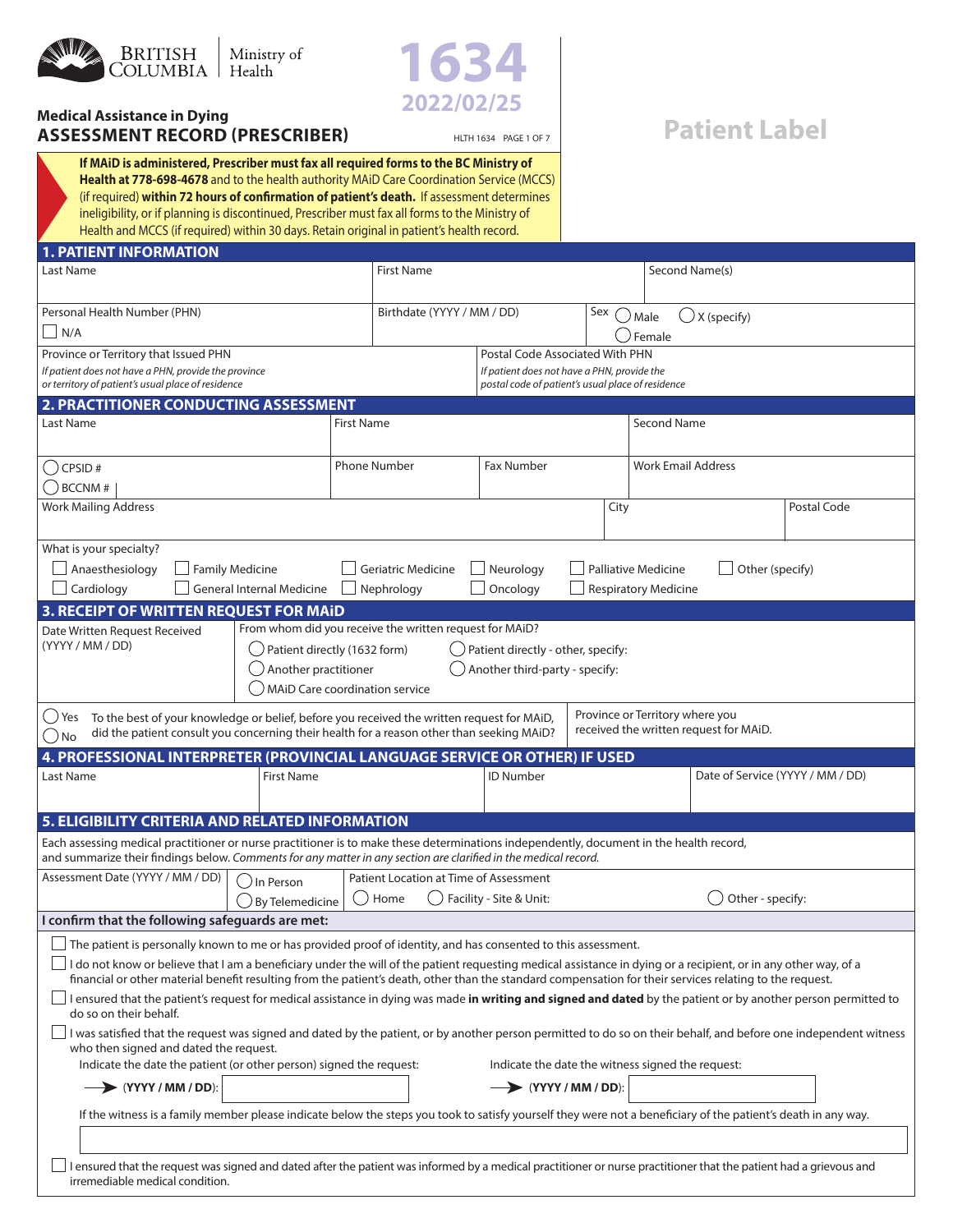## **Medical Assistance in Dying ASSESSMENT RECORD (PRESCRIBER) Page 2 OF 7**

| Last Name of Patient                                                                                                                                                                                                                                                                                                                                   |                       |                                                                                                                                                                                                                                                                                                                                                                                                                                                                                                                                                                    | <b>First Name of Patient</b>                                                                                                                                                                                                                                                                                                                                                                                                                                                                                                                                                                                                                                                                                                                                                                                                 | Second Name(s) of Patient                                                                                                                                                                                           |  |  |  |  |
|--------------------------------------------------------------------------------------------------------------------------------------------------------------------------------------------------------------------------------------------------------------------------------------------------------------------------------------------------------|-----------------------|--------------------------------------------------------------------------------------------------------------------------------------------------------------------------------------------------------------------------------------------------------------------------------------------------------------------------------------------------------------------------------------------------------------------------------------------------------------------------------------------------------------------------------------------------------------------|------------------------------------------------------------------------------------------------------------------------------------------------------------------------------------------------------------------------------------------------------------------------------------------------------------------------------------------------------------------------------------------------------------------------------------------------------------------------------------------------------------------------------------------------------------------------------------------------------------------------------------------------------------------------------------------------------------------------------------------------------------------------------------------------------------------------------|---------------------------------------------------------------------------------------------------------------------------------------------------------------------------------------------------------------------|--|--|--|--|
|                                                                                                                                                                                                                                                                                                                                                        |                       |                                                                                                                                                                                                                                                                                                                                                                                                                                                                                                                                                                    |                                                                                                                                                                                                                                                                                                                                                                                                                                                                                                                                                                                                                                                                                                                                                                                                                              |                                                                                                                                                                                                                     |  |  |  |  |
| I have determined that the patient has been fully informed of:<br>Their medical diagnosis and prognosis.<br>Their right to withdraw their request at any time and in any manner.<br>The potential risks and expected outcome associated with taking the medication to be prescribed (i.e. patient expects to die when the medication is administered). |                       |                                                                                                                                                                                                                                                                                                                                                                                                                                                                                                                                                                    |                                                                                                                                                                                                                                                                                                                                                                                                                                                                                                                                                                                                                                                                                                                                                                                                                              |                                                                                                                                                                                                                     |  |  |  |  |
| I have determined that the patient meets the following criteria to be eligible for medical assistance in dying:<br>If patient is ineligible based on one or more criteria, select "Did Not Assess" for any remaining criteria that are not assessed.                                                                                                   |                       |                                                                                                                                                                                                                                                                                                                                                                                                                                                                                                                                                                    |                                                                                                                                                                                                                                                                                                                                                                                                                                                                                                                                                                                                                                                                                                                                                                                                                              |                                                                                                                                                                                                                     |  |  |  |  |
| No<br>Yes                                                                                                                                                                                                                                                                                                                                              | <b>Did Not Assess</b> | Is the patient eligible for health services funded by a government in Canada? (Answer "Yes" if the patient would have been<br>eligible but for an applicable minimum waiting period of residence or waiting period.)                                                                                                                                                                                                                                                                                                                                               |                                                                                                                                                                                                                                                                                                                                                                                                                                                                                                                                                                                                                                                                                                                                                                                                                              |                                                                                                                                                                                                                     |  |  |  |  |
| y Yes<br>. ) No                                                                                                                                                                                                                                                                                                                                        | <b>Did Not Assess</b> |                                                                                                                                                                                                                                                                                                                                                                                                                                                                                                                                                                    | Is the patient at least 18 years of age?                                                                                                                                                                                                                                                                                                                                                                                                                                                                                                                                                                                                                                                                                                                                                                                     |                                                                                                                                                                                                                     |  |  |  |  |
| $)$ No<br>. ) Yes                                                                                                                                                                                                                                                                                                                                      | ( ) Did Not Assess    |                                                                                                                                                                                                                                                                                                                                                                                                                                                                                                                                                                    | Is the patient capable of making this health care decision?                                                                                                                                                                                                                                                                                                                                                                                                                                                                                                                                                                                                                                                                                                                                                                  |                                                                                                                                                                                                                     |  |  |  |  |
| ( ) Yes<br>. ) No                                                                                                                                                                                                                                                                                                                                      | <b>Did Not Assess</b> | Did the patient make a voluntary request for MAiD that, in particular, was not made as a result of external pressure?<br>If Yes, indicate why you are of this opinion (select all that apply):<br>Consultation with patient<br>$\Box$ Knowledge of patient from prior consultations or treatment for reasons other than MAiD<br>Consultation with other health or social service professionals<br>Consultation with family members or friends<br>Reviewed medical records<br>Other - Specify:                                                                      |                                                                                                                                                                                                                                                                                                                                                                                                                                                                                                                                                                                                                                                                                                                                                                                                                              |                                                                                                                                                                                                                     |  |  |  |  |
| ( )No<br>. )Yes                                                                                                                                                                                                                                                                                                                                        | Did Not Assess        | Did the patient give informed consent to receive MAiD after having been informed of the means that were available to<br>relieve their suffering, including palliative care?<br>Palliative care is an approach that improves the quality of life of patients and their families facing life threatening illnesses,<br>through the prevention and relief of pain and other physical symptoms, and psychological and spiritual suffering. It may be<br>provided in any setting, by specialists or by others who have been trained in the palliative approach to care. |                                                                                                                                                                                                                                                                                                                                                                                                                                                                                                                                                                                                                                                                                                                                                                                                                              |                                                                                                                                                                                                                     |  |  |  |  |
| $()$ No<br>() Yes                                                                                                                                                                                                                                                                                                                                      | Did Not Assess        |                                                                                                                                                                                                                                                                                                                                                                                                                                                                                                                                                                    | Does the patient have a serious and incurable illness, disease or disability?<br>If Yes, indicate the illness, disease or disability (select all that apply):<br>Cancer - lung and bronchus<br>Cancer - breast<br>Cancer - colorectal<br>Cancer - pancreas<br>Cancer – prostate<br>Cancer - ovary<br>Cancer - hematologic<br>Cancer - other - specify below:<br>Neurological condition - multiple sclerosis<br>Neurological condition - amyotrophic lateral sclerosis<br>Chronic respiratory disease (e.g., chronic obstructive pulmonary disease)<br>Cardio-vascular condition (e.g., congestive heart failure, stroke) - specify below:<br>Other organ failure (e.g., end-stage renal disease)<br>Multiple co-morbidities - specify below:<br>Additional Information Relevant to Patient's Illness, Disease, or Disability | Neurological condition - other (For stroke, select cardiovascular condition below) - specify below:<br>Other illness, disease or disability (e.g. frailty with a clinical score or severity, etc.) - specify below: |  |  |  |  |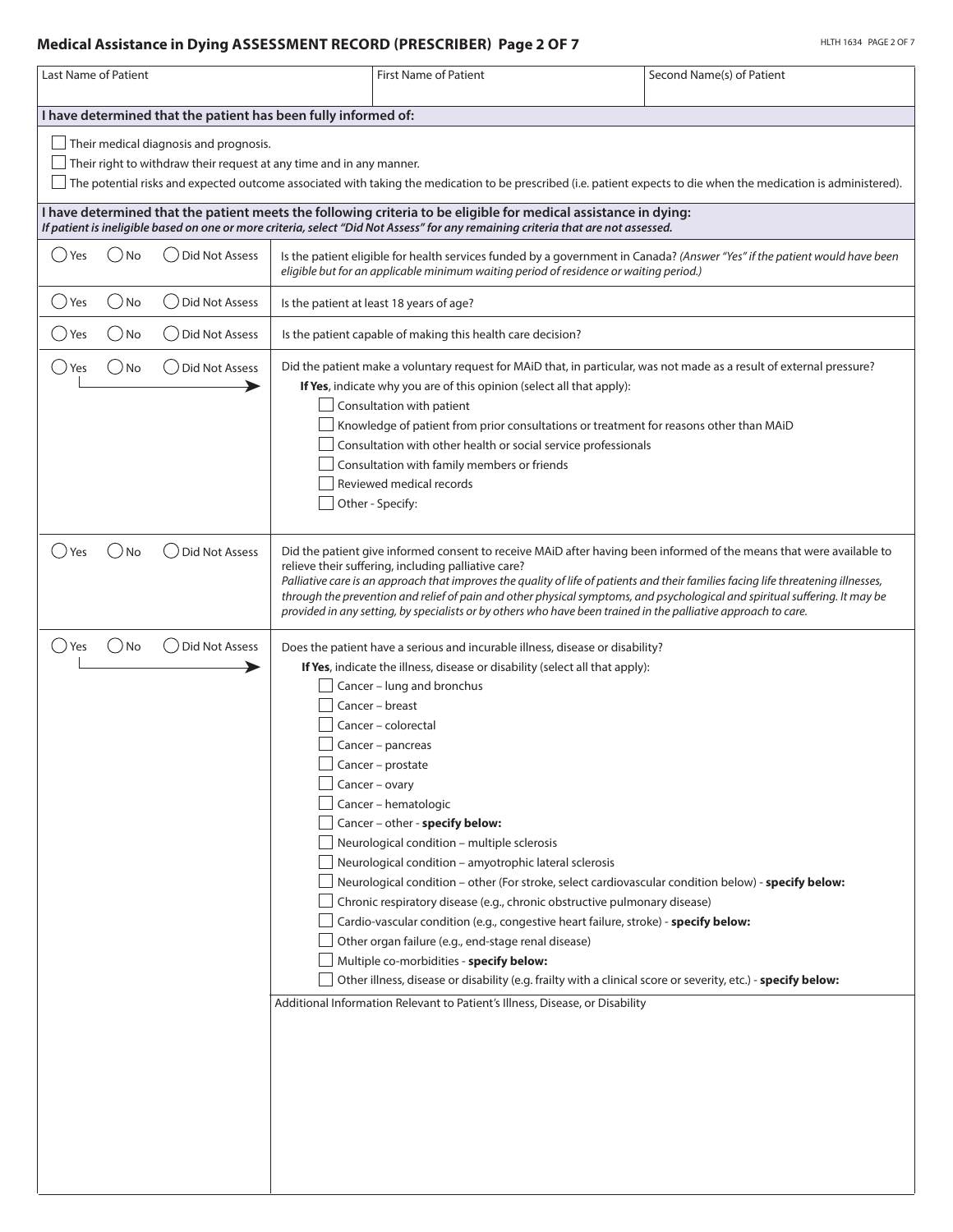#### **Medical Assistance in Dying ASSESSMENT RECORD (PRESCRIBER) Page 3 OF 7**

| <b>Last Name of Patient</b>                                     |                       |                                                                                                         | <b>First Name of Patient</b>                                                                                                                                                                                                                                                                                                                                                                                                                                                                                                                                                                                                                                                                                                                                                                 | Second Name(s) of Patient |  |  |
|-----------------------------------------------------------------|-----------------------|---------------------------------------------------------------------------------------------------------|----------------------------------------------------------------------------------------------------------------------------------------------------------------------------------------------------------------------------------------------------------------------------------------------------------------------------------------------------------------------------------------------------------------------------------------------------------------------------------------------------------------------------------------------------------------------------------------------------------------------------------------------------------------------------------------------------------------------------------------------------------------------------------------------|---------------------------|--|--|
| Eligibility criteria for medical assistance in dying continued: |                       |                                                                                                         |                                                                                                                                                                                                                                                                                                                                                                                                                                                                                                                                                                                                                                                                                                                                                                                              |                           |  |  |
| $\bigcirc$ No<br>yes (                                          | Did Not Assess        |                                                                                                         | Is the patient in an advanced state of irreversible decline?                                                                                                                                                                                                                                                                                                                                                                                                                                                                                                                                                                                                                                                                                                                                 |                           |  |  |
| $()$ No<br>() Yes                                               | <b>Did Not Assess</b> |                                                                                                         | Does the patient's illness, disease or disability, or their state of decline cause them enduring physical or psychological<br>suffering that is intolerable to them and can not be relieved under conditions that they consider acceptable?<br>If Yes, indicate how the patient described their suffering (select all that apply):<br>$\perp$ Loss of ability to engage in activities making life meaningful<br>Loss of dignity<br>Isolation or loneliness<br>Loss of ability to perform activities of daily living (e.g., bathing, food preparation, finances)<br>Loss of control of bodily functions<br>Perceived burden on family, friends or caregivers<br>Inadequate pain control, or concern about it<br>Inadequate control of other symptoms, or concern about it<br>Other - Specify: |                           |  |  |
| <b>Other Information</b>                                        |                       |                                                                                                         |                                                                                                                                                                                                                                                                                                                                                                                                                                                                                                                                                                                                                                                                                                                                                                                              |                           |  |  |
| ( ) No<br>Yes                                                   |                       | required by the Criminal Code)?<br>Nurse<br>Oncologist<br>Psychiatrist<br>Psychologist<br>Social worker | Did you consult with other health care professionals, such as a psychiatrist or the patient's primary care provider, or<br>social workers to inform your assessment (do not include the mandatory written second assessment (HLTH 1633)<br>If Yes, indicate what type of professional you consulted (select all that apply):<br>Palliative care specialist<br>Primary care provider<br>Speech pathologist<br>Other health care professional - Specify:                                                                                                                                                                                                                                                                                                                                       |                           |  |  |
| $\bigcirc$ No<br>( ) Yes                                        | Do Not Know           | If Yes, for how long?<br>$( ) 1-6$ months<br>◯ Do not know<br>() Yes                                    | Has the patient received palliative care?<br>Palliative care is an approach that improves the quality of life of patients and their families facing life threatening illnesses,<br>through the prevention and relief of pain and other physical symptoms, and psychological and spiritual suffering. It may be<br>provided in any setting, by specialists or by others who have been trained in the palliative approach to care.<br>○ Less than 2 weeks<br>2 weeks to less than 1 month<br>More than 6 months<br>If No, to the best of your knowledge or belief, was palliative care accessible to the patient?<br>( )No<br>( ) Do not know                                                                                                                                                  |                           |  |  |
| $()$ No<br>( ) Yes                                              | Do Not Know           | Yes<br>() Yes                                                                                           | Does the patient require disability support services?<br>Disability support services could include but are not limited to assistive technologies, adaptive equipment, rehabilitation<br>services, personal care services and disability-based income supplements.<br>If Yes, has the patient received disability support services?<br>() Do Not Know<br>) No<br>> If Yes, for how long?<br>() Less than 6 months<br>6 months to less than 1 year<br>$\bigcup$ 1 year to less than 2 years<br>$\bigcirc$ 2 years or more<br>Do not know<br>If No, to the best of your knowledge or belief, were disability support services accessible to the patient?<br>$\bigcirc$ No<br>◯ Do Not Know                                                                                                      |                           |  |  |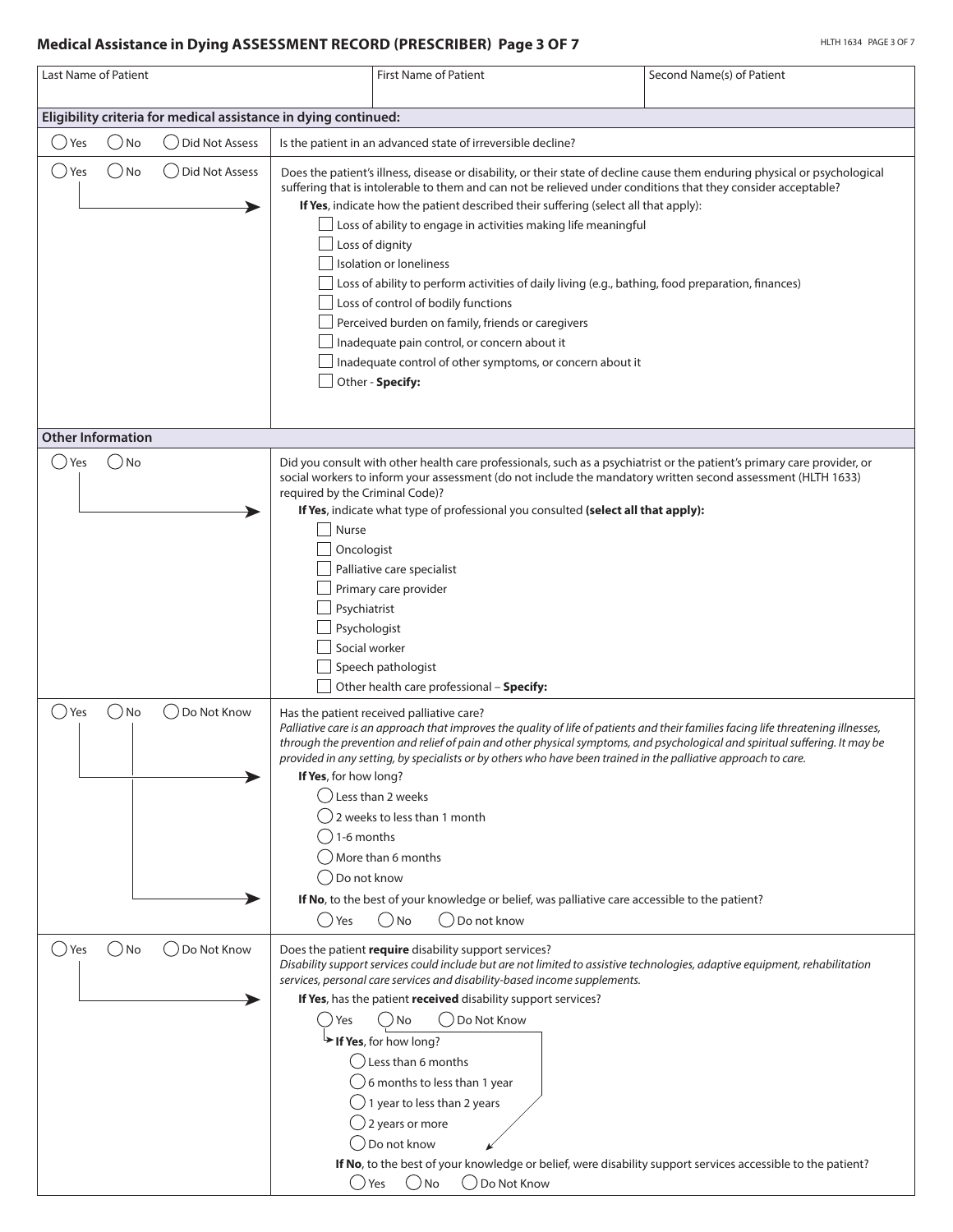## **Medical Assistance in Dying ASSESSMENT RECORD (PRESCRIBER) Page 4 OF 7**

| Last Name of Patient                                                                                                                                                                                                                                                                                      | <b>First Name of Patient</b><br>Second Name(s) of Patient                                                                    |                                                                |           |                    |  |                                                                                                                                                                                                              |  |  |
|-----------------------------------------------------------------------------------------------------------------------------------------------------------------------------------------------------------------------------------------------------------------------------------------------------------|------------------------------------------------------------------------------------------------------------------------------|----------------------------------------------------------------|-----------|--------------------|--|--------------------------------------------------------------------------------------------------------------------------------------------------------------------------------------------------------------|--|--|
| Consideration of capability to provide informed consent. Check one of the following:<br>(Capable means that person is able to understand the relevant information and the consequences of their choices)                                                                                                  |                                                                                                                              |                                                                |           |                    |  |                                                                                                                                                                                                              |  |  |
| I have no reason to believe the patient is incapable of providing informed consent to medical assistance in dying.<br><b>OR</b>                                                                                                                                                                           |                                                                                                                              |                                                                |           |                    |  |                                                                                                                                                                                                              |  |  |
| $\bigcirc$ I have reason to be concerned about the capability of the patient to provide informed consent to medical assistance in dying.                                                                                                                                                                  |                                                                                                                              |                                                                |           |                    |  |                                                                                                                                                                                                              |  |  |
| I have referred the patient to another practitioner for an assessment of capability to provide informed consent to medical assistance in dying.                                                                                                                                                           |                                                                                                                              |                                                                |           |                    |  |                                                                                                                                                                                                              |  |  |
| Name of Practitioner Performing Determination of Capability -                                                                                                                                                                                                                                             |                                                                                                                              |                                                                |           |                    |  |                                                                                                                                                                                                              |  |  |
| () Yes<br>( )No                                                                                                                                                                                                                                                                                           | Was a 1635 Consultant's Assessment of Patient's Informed Consent Decision Capability Form completed by another practitioner? |                                                                |           |                    |  |                                                                                                                                                                                                              |  |  |
| On receipt of the requested assessment, I determine that the patient:                                                                                                                                                                                                                                     |                                                                                                                              |                                                                |           |                    |  |                                                                                                                                                                                                              |  |  |
| $\bigcirc$ is capable of providing informed consent                                                                                                                                                                                                                                                       |                                                                                                                              | $\bigcirc$ is <b>not</b> capable of providing informed consent |           |                    |  |                                                                                                                                                                                                              |  |  |
| 6. CONCLUSION REGARDING ELIGIBILITY and PRACTITIONER SIGNATURE                                                                                                                                                                                                                                            |                                                                                                                              |                                                                |           |                    |  |                                                                                                                                                                                                              |  |  |
| $\Box$ The patient does meet ALL the criteria for medical assistance in dying and natural death IS reasonably foreseeable taking into account all of their medical<br>circumstances, without a prognosis necessarily having been made as to the specific length of time they have remaining.<br><b>OR</b> |                                                                                                                              |                                                                |           |                    |  |                                                                                                                                                                                                              |  |  |
| The patient does meet ALL the criteria for medical assistance in dying and natural death is NOT reasonably foreseeable taking into account all of their<br>medical circumstances, and:                                                                                                                    |                                                                                                                              |                                                                |           |                    |  |                                                                                                                                                                                                              |  |  |
| $\blacktriangleright\Box$ I have discussed and agree with the patient that they have appropriately considered reasonable means of alleviating their suffering.                                                                                                                                            |                                                                                                                              |                                                                |           |                    |  |                                                                                                                                                                                                              |  |  |
| professionals, as available and applicable.                                                                                                                                                                                                                                                               |                                                                                                                              |                                                                |           |                    |  | → □ I ensured counselling, mental health supports, disability supports, community services and palliative care has been offered in consultation with relevant                                                |  |  |
|                                                                                                                                                                                                                                                                                                           | prescriber began).                                                                                                           |                                                                |           |                    |  | Indicate the date on which the 90 clear days assessment period began (date first assessment by either the assessor or                                                                                        |  |  |
| YYYY / MM / DD<br><b>OR</b>                                                                                                                                                                                                                                                                               |                                                                                                                              |                                                                |           |                    |  |                                                                                                                                                                                                              |  |  |
| The patient does NOT meet ALL the criteria for medical assistance in dying.<br>If, in your opinion, the patient is NOT eligible, had you previously determined that the patient was eligible for MAiD?                                                                                                    |                                                                                                                              |                                                                |           |                    |  |                                                                                                                                                                                                              |  |  |
| $( )$ No<br>Yes                                                                                                                                                                                                                                                                                           |                                                                                                                              |                                                                |           |                    |  |                                                                                                                                                                                                              |  |  |
| > If Yes, was the patient's change in eligbility due to the loss of capacity to make decisions with respect to their health?                                                                                                                                                                              |                                                                                                                              |                                                                |           |                    |  |                                                                                                                                                                                                              |  |  |
| ) No<br>Yes                                                                                                                                                                                                                                                                                               |                                                                                                                              |                                                                |           |                    |  |                                                                                                                                                                                                              |  |  |
| > If Yes, did you become aware that the patient's request was not voluntary (e.g. based on new information regarding external pressure)?                                                                                                                                                                  |                                                                                                                              |                                                                |           |                    |  |                                                                                                                                                                                                              |  |  |
| ( ) Yes<br>( )No                                                                                                                                                                                                                                                                                          |                                                                                                                              |                                                                |           |                    |  |                                                                                                                                                                                                              |  |  |
| <b>Practitioner Signature</b>                                                                                                                                                                                                                                                                             | Date (YYYY / MM / DD)                                                                                                        |                                                                | Time      |                    |  | If it is determined that the patient does not meet the eligibility criteria,<br>the assessing practitioner is to notify the patient of their conclusion<br>and that the patient may seek another assessment. |  |  |
| 7. DISCONTINUATION OF PLANNING FOR MAID                                                                                                                                                                                                                                                                   |                                                                                                                              |                                                                |           |                    |  |                                                                                                                                                                                                              |  |  |
| Indicate the reason and fax this form along with the HLTH 1632 Request for MAiD, and any other completed Assessment Records to the                                                                                                                                                                        |                                                                                                                              |                                                                |           |                    |  |                                                                                                                                                                                                              |  |  |
| Ministry of Health (778-698-4678) and appropriate Health Authority (if required).                                                                                                                                                                                                                         |                                                                                                                              |                                                                |           |                    |  |                                                                                                                                                                                                              |  |  |
| $\bigcirc$ Patient withdrew request<br>If the patient withdrew request, what were their reasons (select all that apply):                                                                                                                                                                                  |                                                                                                                              |                                                                |           |                    |  |                                                                                                                                                                                                              |  |  |
| Palliative measures are sufficient                                                                                                                                                                                                                                                                        |                                                                                                                              | Changed their mind                                             |           |                    |  |                                                                                                                                                                                                              |  |  |
| Family members do not support MAiD                                                                                                                                                                                                                                                                        |                                                                                                                              | Do not know                                                    |           |                    |  |                                                                                                                                                                                                              |  |  |
| () Yes<br>$( )$ No                                                                                                                                                                                                                                                                                        |                                                                                                                              |                                                                |           |                    |  | Did the patient withdraw their request after being given an opportunity to do so immediately before providing MAiD, as per Sec 241.2(3)(h) of the Criminal Code?                                             |  |  |
| Patient's capability deteriorated (no longer capable of providing informed consent) → Planned date of MAiD if known (YYYY/MM/DD):                                                                                                                                                                         |                                                                                                                              |                                                                |           |                    |  |                                                                                                                                                                                                              |  |  |
| Did you complete the medical certificate of death?                                                                                                                                                                                                                                                        |                                                                                                                              |                                                                |           |                    |  |                                                                                                                                                                                                              |  |  |
|                                                                                                                                                                                                                                                                                                           |                                                                                                                              |                                                                |           |                    |  |                                                                                                                                                                                                              |  |  |
|                                                                                                                                                                                                                                                                                                           | What is the immediate cause of death on the medical certificate of death? The medical certificate of death?                  |                                                                |           |                    |  |                                                                                                                                                                                                              |  |  |
|                                                                                                                                                                                                                                                                                                           |                                                                                                                              |                                                                |           |                    |  |                                                                                                                                                                                                              |  |  |
| $\langle$ ) No $\rightarrow$                                                                                                                                                                                                                                                                              |                                                                                                                              |                                                                |           | $\Box$ Do not know |  |                                                                                                                                                                                                              |  |  |
| Date of Discontinuation (YYYY/MM/DD)   Name (Print)                                                                                                                                                                                                                                                       |                                                                                                                              |                                                                | Signature |                    |  | Date Signed (YYYY/MM/DD)                                                                                                                                                                                     |  |  |
|                                                                                                                                                                                                                                                                                                           |                                                                                                                              |                                                                |           |                    |  |                                                                                                                                                                                                              |  |  |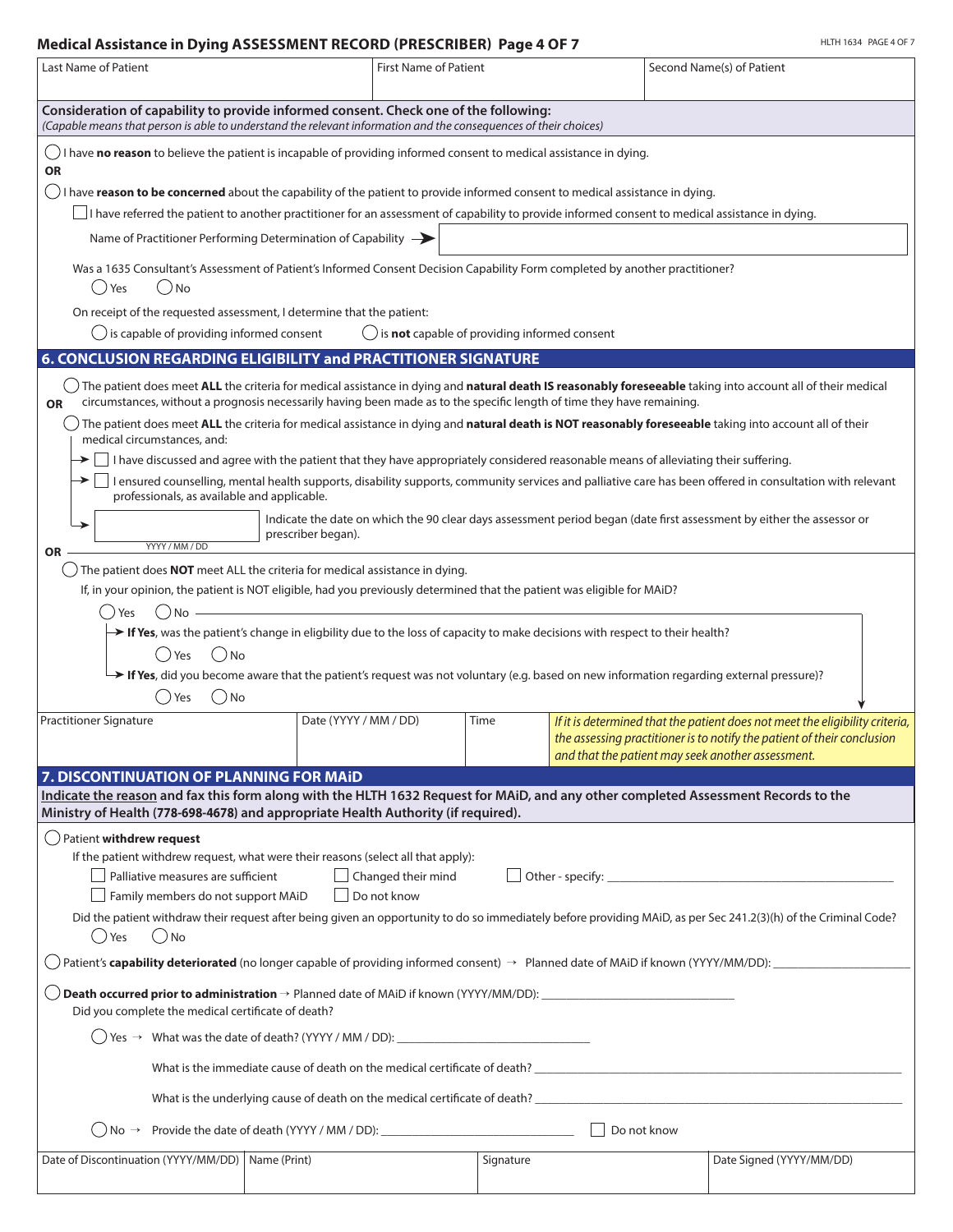#### **Medical Assistance in Dying ASSESSMENT RECORD (PRESCRIBER) Page 5 OF 7**

| Last Name of Patient                                                                                                                                                                                                                                                                                                                                                                | <b>First Name of Patient</b>                                                                                                                                                                                                             | Second Name(s) of Patient |  |  |  |  |  |
|-------------------------------------------------------------------------------------------------------------------------------------------------------------------------------------------------------------------------------------------------------------------------------------------------------------------------------------------------------------------------------------|------------------------------------------------------------------------------------------------------------------------------------------------------------------------------------------------------------------------------------------|---------------------------|--|--|--|--|--|
|                                                                                                                                                                                                                                                                                                                                                                                     |                                                                                                                                                                                                                                          |                           |  |  |  |  |  |
| 8. PLANNING FOR MEDICAL ASSISTANCE IN DYING                                                                                                                                                                                                                                                                                                                                         |                                                                                                                                                                                                                                          |                           |  |  |  |  |  |
| Your patient may be eligible to be an organ/tissue donor (exclusion criteria for organ and tissue donation can be found on the BCT/EB referral intake form).<br>If your patient is interested in exploring organ donation with BC Transplant, please complete the BCT/EB referral intake form.                                                                                      |                                                                                                                                                                                                                                          |                           |  |  |  |  |  |
| FORM: http://www.transplant.bc.ca/health-professionals/organ-donation-resources/organ-donation-after-maid                                                                                                                                                                                                                                                                           |                                                                                                                                                                                                                                          |                           |  |  |  |  |  |
| $\Box$ I have ensured that another physician or nurse practitioner provided a second assessment (HLTH 1633) confirming that the patient met all of the criteria.<br>Was the practitioner a:<br>◯ Medical Practitioner<br>OR<br>Nurse Practitioner                                                                                                                                   |                                                                                                                                                                                                                                          |                           |  |  |  |  |  |
| Date Other Practitioner Signed Second Assessment (YYYY/MM/DD)                                                                                                                                                                                                                                                                                                                       | Name of Other Medical Practitioner or Nurse Practitioner                                                                                                                                                                                 |                           |  |  |  |  |  |
| I was satisfied that the other medical practitioner or nurse practitioner and I are independent.                                                                                                                                                                                                                                                                                    |                                                                                                                                                                                                                                          |                           |  |  |  |  |  |
| I have discussed with the patient the following options for administration and the patient has requested:                                                                                                                                                                                                                                                                           |                                                                                                                                                                                                                                          |                           |  |  |  |  |  |
| Practitioner-administered Intravenous (IV) Regimen<br><b>OR</b>                                                                                                                                                                                                                                                                                                                     |                                                                                                                                                                                                                                          |                           |  |  |  |  |  |
|                                                                                                                                                                                                                                                                                                                                                                                     | Patient self-administered Oral Regimen (supervised by prescribing medical practitioner or nurse practitioner)<br>*Advanced consent is required to be completed with the patient immediately prior to patient self administering (Page 6) |                           |  |  |  |  |  |
| I have planned for potential challenges with administration (e.g. challenges with initiation of intravenous access, failure of oral route to achieve effect,etc.)                                                                                                                                                                                                                   |                                                                                                                                                                                                                                          |                           |  |  |  |  |  |
| I have indicated on the prescription or order that the medication is for medical assistance in dying.                                                                                                                                                                                                                                                                               |                                                                                                                                                                                                                                          |                           |  |  |  |  |  |
| I have reviewed with the pharmacist the request, assessments, and a plan to provide and administer medical assistance in dying, as well as to return any unused المساء I have reviewed with the pharmacist the request, asses<br>medications to the pharmacist within 72 hours after confirmation of death.                                                                         |                                                                                                                                                                                                                                          |                           |  |  |  |  |  |
| 9. PLANNING FOR MEDICAL ASSISTANCE IN DYING (If patient's death is NOT reasonably foreseeable)                                                                                                                                                                                                                                                                                      |                                                                                                                                                                                                                                          |                           |  |  |  |  |  |
| I have ensured I or the other assessor who determined eligibility had expertise in the condition that causes the patient's suffering, or a practitioner or nurse<br>practitioner with expertise was consulted and the results have been shared with both assessors determining eligibility.<br>The practitioner with expertise in the condition causing the patient's suffering is: |                                                                                                                                                                                                                                          |                           |  |  |  |  |  |
| Prescriber<br>Assessor                                                                                                                                                                                                                                                                                                                                                              | Other - If Other, Name of Practitioner:                                                                                                                                                                                                  |                           |  |  |  |  |  |
| $\bigcirc$ I ensured that there were at least 90 clear days between the date of the first MAiD assessment (day 0) and the day on which MAiD was provided (day 91 or later).<br><b>OR</b>                                                                                                                                                                                            |                                                                                                                                                                                                                                          |                           |  |  |  |  |  |
| $\bigcirc$ The second assessor and I agreed to shorten the 90 clear day period, as the patient was at imminent risk of losing capacity to provide consent to MAiD.                                                                                                                                                                                                                  |                                                                                                                                                                                                                                          |                           |  |  |  |  |  |
| 10. WAIVER OF FINAL CONSENT (ONLY applicable when patient's death IS reasonably foreseeable)                                                                                                                                                                                                                                                                                        |                                                                                                                                                                                                                                          |                           |  |  |  |  |  |
| The patient met all eligibility criteria and safeguards, and I have informed the patient of the risk of losing capacity to provide consent<br>to receive medical assistance in dying.                                                                                                                                                                                               |                                                                                                                                                                                                                                          |                           |  |  |  |  |  |
| $\bigcirc$ No<br>$\left( \begin{array}{c} 1 \end{array} \right)$<br>Yes                                                                                                                                                                                                                                                                                                             |                                                                                                                                                                                                                                          |                           |  |  |  |  |  |
| The patient and I have a written arrangement in place to waive final consent (HLTH 1645 Waiver of Final Consent) and the arrangement was made prior to the day<br>the patient lost capacity to consent to receive medical assistance in dying, and before the Agreed Date of MAiD Provision on the arrangement.<br>( )No<br>()<br>Yes                                               |                                                                                                                                                                                                                                          |                           |  |  |  |  |  |
| THIS FORM DOES NOT CONSTITUTE LEGAL ADVICE; it is an administrative tool that must be completed for medical assistance in dying.                                                                                                                                                                                                                                                    |                                                                                                                                                                                                                                          |                           |  |  |  |  |  |

HLTH 1634 PAGE 5 OF 7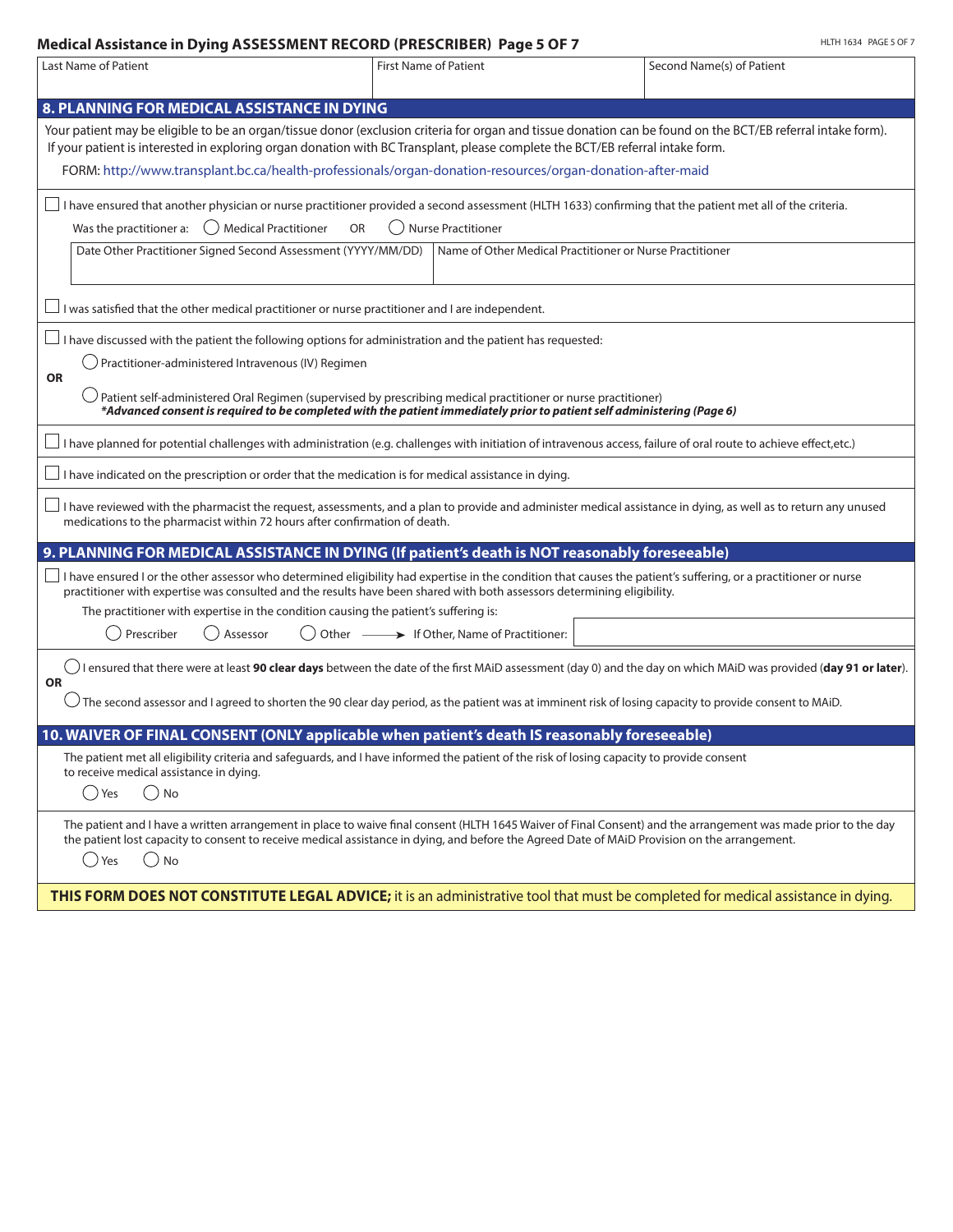| Last Name of Patient                                 |                                                     |                                                                         | <b>First Name of Patient</b>                                                                                                                                                                                                                                                                                                                                                                                                                                                                   |                           | Second Name(s) of Patient        |          |                                                                                 |
|------------------------------------------------------|-----------------------------------------------------|-------------------------------------------------------------------------|------------------------------------------------------------------------------------------------------------------------------------------------------------------------------------------------------------------------------------------------------------------------------------------------------------------------------------------------------------------------------------------------------------------------------------------------------------------------------------------------|---------------------------|----------------------------------|----------|---------------------------------------------------------------------------------|
|                                                      |                                                     | consent and a waiver of final consent is in place.                      | Complete section 10 or section 11 IMMEDIATELY prior to medical assistance in dying unless the patient lost capacity to                                                                                                                                                                                                                                                                                                                                                                         |                           |                                  |          |                                                                                 |
|                                                      |                                                     |                                                                         | 11. PATIENT CONFIRMATION OF REQUEST AND CONSENT (INTRAVENOUS ADMINISTRATION)                                                                                                                                                                                                                                                                                                                                                                                                                   |                           |                                  |          |                                                                                 |
|                                                      | medical assistance in dying at this time.           |                                                                         | By signing below I confirm that I was given the opportunity to withdraw my request, and I give express consent to receive                                                                                                                                                                                                                                                                                                                                                                      |                           |                                  |          |                                                                                 |
| <b>PATIENT SIGNATURE</b>                             |                                                     |                                                                         |                                                                                                                                                                                                                                                                                                                                                                                                                                                                                                |                           |                                  |          |                                                                                 |
| Signature of Patient                                 |                                                     |                                                                         |                                                                                                                                                                                                                                                                                                                                                                                                                                                                                                |                           |                                  |          | Date Signed (YYYY / MM / DD)                                                    |
| presence of the patient.                             |                                                     |                                                                         | If patient is physically unable to sign, a proxy (another person) may sign on the patient's behalf and under the patient's express direction.<br>The proxy signing here can be one of the witnesses listed in the Request for MAiD. The proxy must be at least 18 years old, understand the nature of the request,<br>not know or believe they are a beneficiary in the will or recipient of financial or other material benefit resulting from the death of the patient, and must sign in the |                           |                                  |          |                                                                                 |
|                                                      |                                                     |                                                                         | PROXY SIGNATURE (IF APPLICABLE) By signing below I confirm I signed in front of the Requestor and I meet ALL the above criteria to sign as the proxy.                                                                                                                                                                                                                                                                                                                                          |                           |                                  |          |                                                                                 |
| Signature of Proxy                                   |                                                     |                                                                         | <b>Print Name</b>                                                                                                                                                                                                                                                                                                                                                                                                                                                                              |                           | <b>Relationship to Patient</b>   |          |                                                                                 |
|                                                      |                                                     |                                                                         | Date Signed (YYYY / MM / DD)                                                                                                                                                                                                                                                                                                                                                                                                                                                                   |                           | <b>Phone Number</b>              |          |                                                                                 |
| <b>Address</b>                                       |                                                     |                                                                         | City                                                                                                                                                                                                                                                                                                                                                                                                                                                                                           |                           |                                  | Province | Postal Code                                                                     |
|                                                      |                                                     |                                                                         |                                                                                                                                                                                                                                                                                                                                                                                                                                                                                                |                           |                                  |          |                                                                                 |
|                                                      |                                                     |                                                                         |                                                                                                                                                                                                                                                                                                                                                                                                                                                                                                |                           |                                  |          |                                                                                 |
|                                                      |                                                     |                                                                         | 12. SELF ADMINISTRATION (PATIENT ADVANCE CONSENT TO PRACTITIONER ADMINISTRATION of SECOND SUBSTANCE<br>This written arrangement is REQUIRED by federal legislation 241.2 (3.5) between the medical practitioner or nurse practitioner (MAiD Prescriber) and patient<br>for the MAiD Prescriber to administer a second substance to cause the patient's death in the event that the substance self administered by the patient does not have                                                    |                           |                                  |          |                                                                                 |
| <b>OR</b>                                            |                                                     | the expected outcome and the patient loses capacity to provide consent. |                                                                                                                                                                                                                                                                                                                                                                                                                                                                                                |                           |                                  |          |                                                                                 |
|                                                      |                                                     |                                                                         |                                                                                                                                                                                                                                                                                                                                                                                                                                                                                                | MAID Prescriber Full Name |                                  |          |                                                                                 |
| <b>PATIENT INFORMATION</b><br>Patient Full Name      |                                                     |                                                                         | By initialing and signing below I confirm that I agree to the terms set out in this arrangement in the event the self administration of the                                                                                                                                                                                                                                                                                                                                                    |                           |                                  |          |                                                                                 |
| <b>Patient</b><br><b>Initials</b>                    | <b>MAiD</b><br><b>Prescriber</b><br><b>Initials</b> |                                                                         | substance to cause the patient's death does not have the expected outcome.<br>The MAID Prescriber and patient agree to the following terms:                                                                                                                                                                                                                                                                                                                                                    |                           |                                  |          |                                                                                 |
| <b>Initials</b>                                      | <b>Initials</b>                                     | will cause their death.                                                 | The MAID Prescriber will be present at the time the patient self administers the MAID substance that                                                                                                                                                                                                                                                                                                                                                                                           |                           |                                  |          |                                                                                 |
| <b>Initials</b>                                      | <b>Initials</b>                                     |                                                                         | If, after self-administering the first substance, the patient loses the capacity to provide consent to<br>receive medical assistance in dying but does not pass away within a specified period, the patient<br>consents to the MAID Prescriber administering a second substance to cause their death.                                                                                                                                                                                          |                           |                                  |          |                                                                                 |
| <b>Initials</b>                                      | <b>Initials</b>                                     |                                                                         | The MAID Prescriber will administer the second dose after ______________________                                                                                                                                                                                                                                                                                                                                                                                                               |                           |                                  | minutes  | <b>MAID PRESCRIBER INFORMATION (Medical Practitioner or Nurse Practitioner)</b> |
|                                                      |                                                     |                                                                         | <b>DATE PATIENT SIGNED</b>                                                                                                                                                                                                                                                                                                                                                                                                                                                                     |                           | <b>MAID PRESCRIBER SIGNATURE</b> |          |                                                                                 |
| <b>PATIENT SIGNATURE</b><br><b>Patient Signature</b> |                                                     |                                                                         | YYYY / MM / DD                                                                                                                                                                                                                                                                                                                                                                                                                                                                                 |                           | MAID Prescriber Signature        |          |                                                                                 |

| 13. PROFESSIONAL INTERPRETER (PROVINCIAL LANGUAGE SERVICE OR OTHER) IF USED AT ADMINISTRATION |            |                  |                                  |  |  |  |
|-----------------------------------------------------------------------------------------------|------------|------------------|----------------------------------|--|--|--|
| Last Name                                                                                     | First Name | <b>ID Number</b> | Date of Service (YYYY / MM / DD) |  |  |  |
|                                                                                               |            |                  |                                  |  |  |  |